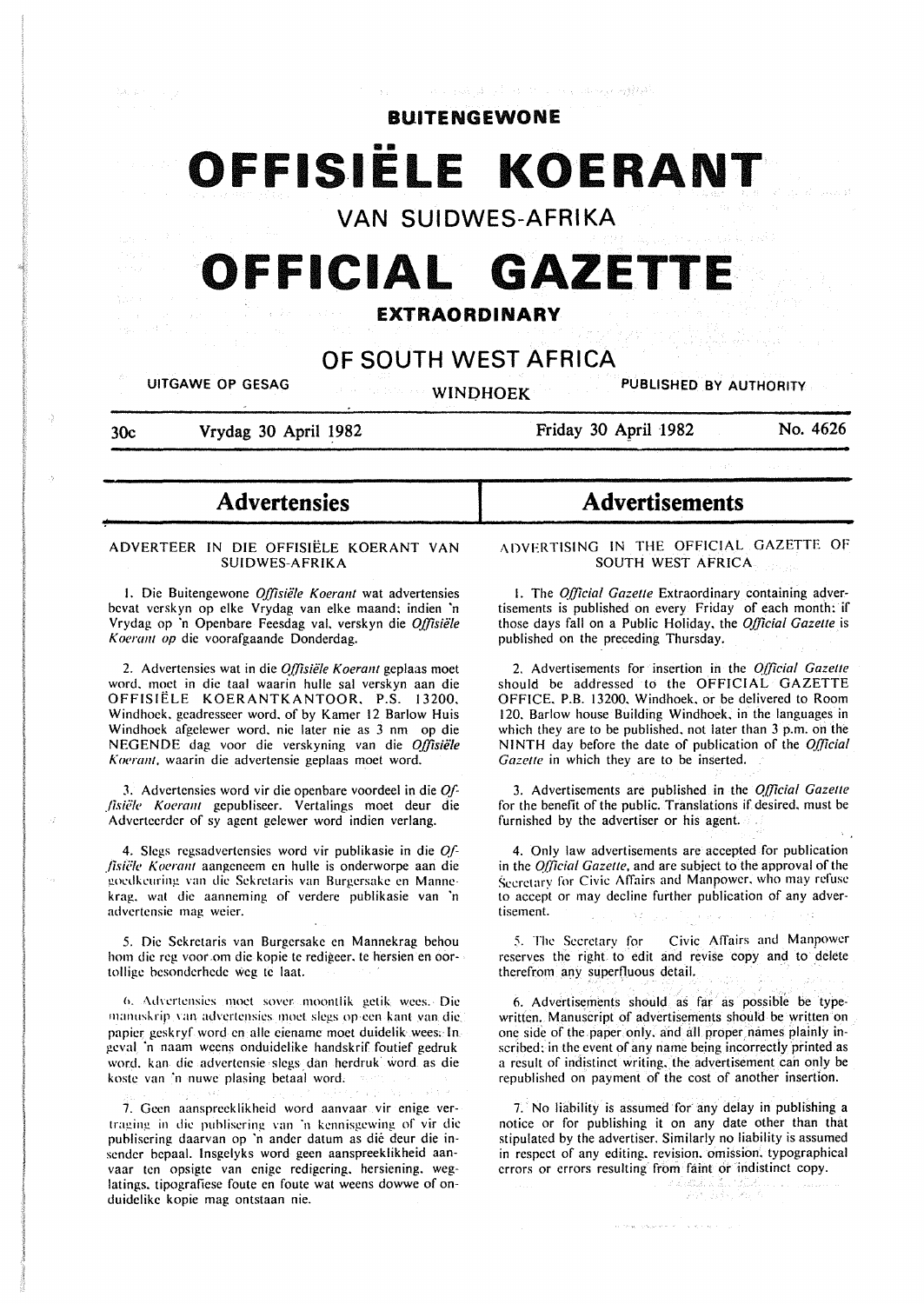8. Die insender word aanspreeklik gehou vir enige skadevergoeding en koste wat voortvloei uit enige aksie wat weens die publisering, hetsy met of sonder enige weglating, foute. onduidelikhede of in watter vorm ook al, van 'n kennisgewing teen die Administrateur-generaal ingestel word.

9. Die jaarlikse intekengeld op die *Offisiële Koerant* is R 12.50 posvry in hierdie Gebied en die Republiek van Suid-Afrika. verskrygbaar by die here Die Suidwes-Drukkery Beperk. Posbus 2196, Windhoek. Oorsese intekenaars moet posgeld vooruitbetaal. Enkel eksemplare van die *Offisiële 1\oerant is* verkrygbaar van die here Die Suidwes-Drukkery Beperk, Posbus 2196, Windhoek. teen 30c per eksemplaar. Eksemplare word vir slegs twee jaar in voorraad gehou.

10. Die koste vir die plasing van kennisgewings is soos volg en is betaalbaar by wyse van tjeks. wissels. pos- of geldorders:

#### **LYS VAN VASTE TARIEWE**

| Gestandaardiseerde kennisgewings                                                          | Tarief per<br>plasing |
|-------------------------------------------------------------------------------------------|-----------------------|
| eithersterition<br>an and dealers and dealers are an an                                   | R                     |
|                                                                                           | R3.25                 |
|                                                                                           | 6.00                  |
|                                                                                           | 5.00                  |
| Boedelwettekennisgewings: Vorms J. 297, J. 295, J.                                        |                       |
|                                                                                           | 2.00                  |
| Derdeparty-assuransie-eise om skadevergoeding                                             | 2.50                  |
| Insolvensiewet- en maatskappywettekennis-                                                 | 4.00                  |
|                                                                                           |                       |
|                                                                                           |                       |
|                                                                                           |                       |
| L.W. Vorms 2 en 6 - bykomstige verkla-<br>rings volgens woordetaltabel, toegevoeg tot die |                       |
| basiese tarief.                                                                           |                       |
|                                                                                           |                       |
| Naamsverandering (vier plasings)                                                          | 25.00                 |
| Naturalisasiekennisgewings (insluitende 'n her-                                           |                       |
| druk vir die adverteerder)                                                                | 2.00                  |
| Onopgeëiste geld $-$ slegs in die buitengewone $Of$                                       |                       |
| fisiële Koerant, sluitingsdatum 15 Januarie (per in-                                      |                       |
| skrywing van "naam, adres en bedrag")                                                     | $-0.80$               |
|                                                                                           | 5.00                  |
| Slumopruimingshofkennisgewings, per perseel                                               | 4.00                  |
| Verlore lewensversekeringspolisse                                                         | 2.00                  |
|                                                                                           |                       |
| Nie gestandaardiseerde kennisgewings                                                      |                       |
|                                                                                           |                       |
| Maatskappykennisgewings:                                                                  |                       |

| Kort kennisgewings: Vergaderings, besluite,<br>aanbod van skikking, omskepping van maat-<br>skappy, vrywillige likwidasies, ens.: sluiting |            |
|--------------------------------------------------------------------------------------------------------------------------------------------|------------|
| van oordrag van lederegisters en/of verklarings                                                                                            |            |
|                                                                                                                                            | 11.00      |
| Dranklisensie kennisgewings (in buitengewone Of-                                                                                           |            |
| fisiële koerante, t.w. Junie/Tvl. Novem-<br>ber/Kaap. Januarie/OVS April/Natal) per                                                        |            |
|                                                                                                                                            | .7.00      |
| Verklaring van dividende met profytstate, notas in-                                                                                        |            |
|                                                                                                                                            | 25,00      |
| Lang kennisgewings: Oordragte, veranderings met                                                                                            |            |
| betrekking tot aandele of kapitaal, aflossings,                                                                                            | 99.000.000 |
| besluite, vrywllige likwidasies                                                                                                            | 37.00      |
| Handelsmerke in Suidwes Afrika                                                                                                             | 11,00      |
| Likwidateurs en ander aangesteldes se kennisge-                                                                                            |            |
|                                                                                                                                            | 7.00       |

8. The advertiser will be held liable for all compensation and costs arising from any action which may be instituted against the Administrator-General as a result of the publication of a notice with or without any omission. errors. lack of clarity or in any form whatsoever.

9. The subscription for the *Official Gazette* is R12.50 per annum. post free in this Territory and the Republic of South Africa. obtainable from Messrs; The Suidwes-Drukkery Limited. P.O. Box 2196. Windhoek. Postage must be prepaid by overseas subscribers. Single copies of the *Official Gazette* may be obtained from The Suidwes-Drukkery. Limited, P.O. Box 2196, Windhoek, at the price of 30c per copy. Copies are kept in stock for only two years.

10. The charge for the insertion of notices is as follows and is payable in the form of cheques. bills, postal or money orders:

#### LIST OF FIXED TARIFF RATES

| Standardised notices                                                                         | Rate per<br>insertion |
|----------------------------------------------------------------------------------------------|-----------------------|
| o ankoraman'ila                                                                              |                       |
| A care and the company of the care of the company of the company of the company of the       | R3.25                 |
|                                                                                              | - 6.00                |
| Administration of Estates Acts notices: Forms J.                                             | 5.00                  |
|                                                                                              | 2.00                  |
| Third party insurance claims for compensation.<br>Insolvency Act and Company Acts notices: J | 2.50                  |
|                                                                                              |                       |

| N.B. $-$ Forms 2 and $6$ $-$ additional state-<br>ments according to word count table, added to<br>the basic tariff.<br>The project of the second control of the second con- |      |
|------------------------------------------------------------------------------------------------------------------------------------------------------------------------------|------|
| Naturalisation notices (including a reprint for the                                                                                                                          |      |
|                                                                                                                                                                              | 2.00 |
| Unclaimed moneys $-$ only in the extraordinary<br><i>Official Gazette, closing date 15 January (per en</i>                                                                   |      |
| try of "name, address and amount")                                                                                                                                           | 0.80 |
|                                                                                                                                                                              | 5.00 |
| Slum Clearance Court notices, per premises                                                                                                                                   | 4.00 |
|                                                                                                                                                                              | 2.00 |

#### Non standardised notices

#### Company notices:

| Short notices: Meetings, resolutions, offer of<br>compromise, conversion of company, voluntary<br>windings-up: closing of transfer or members'<br>registers and/or declaration of dividends | 11.00 |
|---------------------------------------------------------------------------------------------------------------------------------------------------------------------------------------------|-------|
| Liquor Licence notices (in extraordinary Gazettes,                                                                                                                                          |       |
| viz. June/Tvl. November/Cape.                                                                                                                                                               |       |
| January/O.F.S., April/Natal), per bilingual                                                                                                                                                 |       |
|                                                                                                                                                                                             | 7.00  |
| Declaration of dividend with profit statements, in                                                                                                                                          |       |
|                                                                                                                                                                                             | 25.00 |
| Long notices: Transfers, changes in respect of                                                                                                                                              |       |
| shares or capital, redemptions, resolutions,                                                                                                                                                |       |
|                                                                                                                                                                                             | 37.00 |
|                                                                                                                                                                                             |       |
| Liquidator's and other appointees' notices                                                                                                                                                  | 7.00  |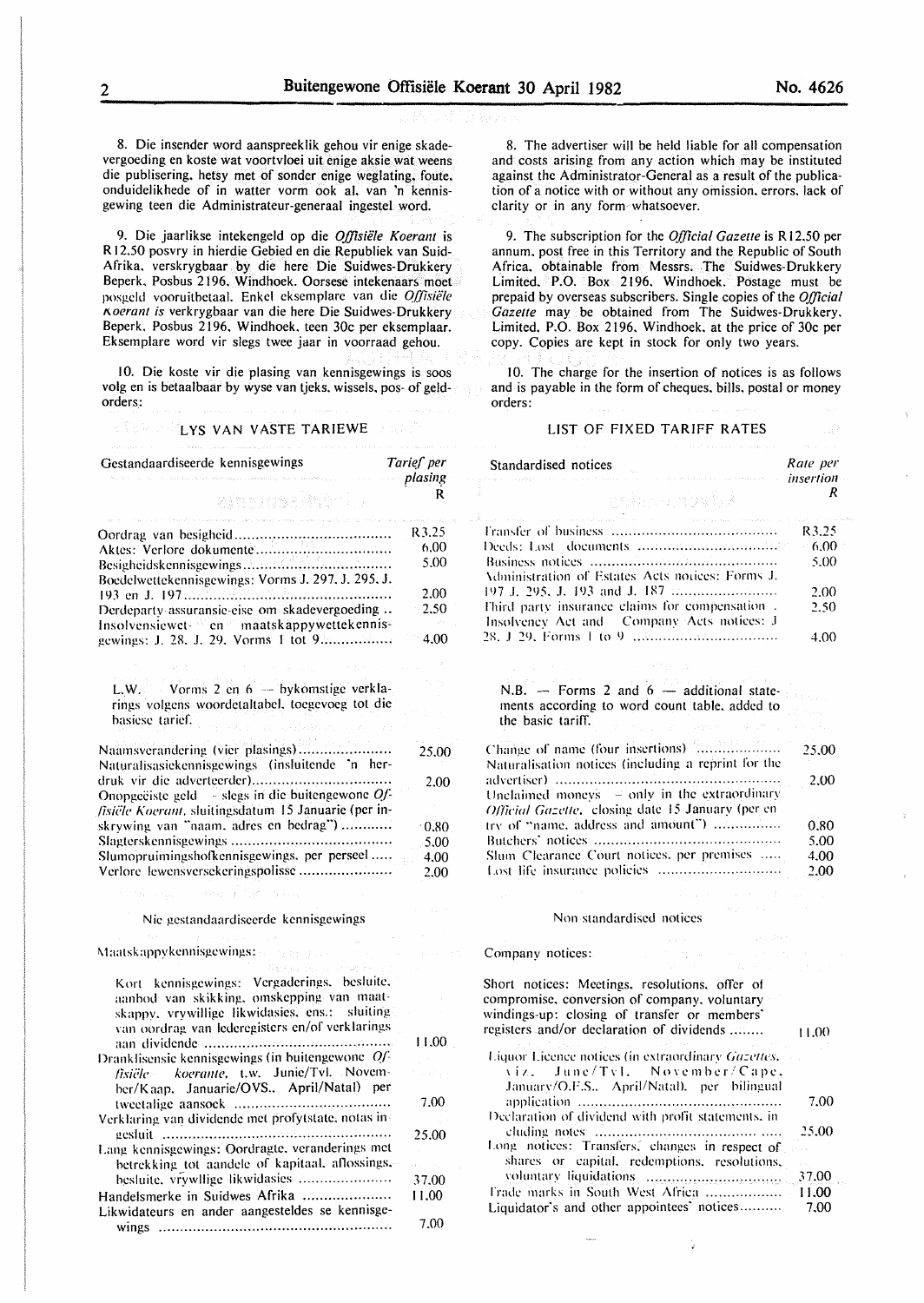Gcrcgtclike en ander openbare verkope:

| Openbare veilings, verkope en tenders: |        |
|----------------------------------------|--------|
|                                        | 6.00   |
|                                        | -15.00 |
|                                        | -23.00 |

#### Orders van die Hof:

| Voorlopige en finale likwidasies of sekwe-    |                |
|-----------------------------------------------|----------------|
|                                               | 14.00          |
| Vertalings of veranderings in kapitaal, same- |                |
| smeltings, aanbod van skikking                | 37.00          |
| Geregtelike besture, kurator bonis en soort-  |                |
| gelyke en uitgebreide bevel nisi              | $37.00 \times$ |
|                                               | 4.00           |
| Tersydestellings en afwysings van petisies (J |                |
|                                               | 4.00           |

II. Die koste vir die plasing van advertensies. behalwe die kennisgewings wat in paragraaf 10 genoem word, is teen die tarief van 56c per em dubbelkolom. (Gedeeltes van 'n em moet as volle em bereken w@rd).

<sup>1</sup> 12. Geen advertensie word geplaas nie tensy die koste vooruitbetaal is. Tjeks, wissels, pos- en geldorders moet aan die Sekretaris. Burgersake en Mannekrag betaalbaar gemaak word.

#### Vorm/Form J 187

#### **LIKWIDASIE- EN DISTRIBUSIEREKENING IN BESTORWE BOEDELS WAT TER INSAE**   $L\hat{E}$

lngcvolgc artikel 35(5) van Wet 66 van 1965. word hierby kcnnis gcgcc dat duplikatc van die likwidasie- en distribusierckcnings (eerste en finale. *tensy anders vermeld)* in die hocdcls hicrondcr vcrmcld. in die kantorc van die Meesters en Landdrostc soos vcrmcld en gedurendc 'n tydperk van 21 dac (of korter of langer *indien spesiaal vermeld)* vanaf gcmcldc datums of vanaf datum van publikasie hicrvan. as dit later is, ter insac lê van alle persone wat daarby belang hct.

Indien binne genoemde tydperk geen besware daarteen by die hctrokkc Mccstcrs ingcdien word nie. gaan die eksekulcurs oor tot die uitbetalings ingevolgc gemelde rekenings.

423/81 - RALL John Martin 310217-5046-00-3 Oranjemund Marthina Jacoba Louw Rail (gebore Van Niekerk) 370526-022-00-0 Oranjemund Windhoek Barclays-Nasionale Bank Beperk Trustee-Tak Posbus 460 Windhoek.

171/81 - BRUWER Jacobus Daniel 3112255032005 Plaas Uitkoms Grootfontein Eerste en Finale Likwidasie- en Distribusierekening Bruwer Petronella Dorothea 3312030014001 30/4/82 Windhoek Grootfontein Mev. P.O. Bruwer P/a Gertenbach & Van Zyl Posbus 43 Grootfontein 9000.

55/82 - VON DEWITZ Joachim Max August Farm Otjiundu, District Olcahandja 021116 5005 003 Okahandja Windhoek B.F. Friedrichsmeier Windhoek Board of Executors (PTY) LTD. (Agent for Executrix) P.O. Box 2319 Windhoek.

Sales in execution and other public sales:

| Sales in execution with the contract of the 18.00 |        |
|---------------------------------------------------|--------|
| Public auctions, sales and tenders:               |        |
|                                                   | - 6.00 |
|                                                   | 15.00  |
|                                                   | 23.00  |

#### Orders of the Court:

| Provisional and final liquidations or sequestra- |       |
|--------------------------------------------------|-------|
| tions                                            | 14.00 |
| Reductions or changes in capital mergers, offer  |       |
|                                                  | 37.00 |
| Judicial managements, curator bonis and          |       |
| similar and extensive rules nisi                 | 37.00 |
| Extension of return date                         | 4.00  |
| Supersessions and discharge of petitions (J      |       |
| 158.                                             |       |

II. The charge for the insertion of advertisements other than the notices mentioned in paragraph 10 is at the rate of 56c per em double column. (Fractions of a em to be reckoned as a em).

12. No advertisements are inserted unless the charge is prepaid. Cheques, drafts. postal orders or money orders must be made payable to the Secretary, Civil Affairs and Manpower.

#### **LIQUIDATION AND DISTRIBUTION ACCOUNTS IN DECEASED ESTATES LYING FOR INSPECTION**

In terms of section 35(5) of Act 66 of 1965, notice is hereby given that copies of the liquidation and distribution accounts (first an finaL *unless otherwise stated)* in the estates specified below will be open for the inspection of all persons interested therein for a period of 21 days (or shorter or longer *if specially stated*) from the date specified or from the date of publication hereof, whichever may be the later, and at the offices of the Masters and Magistrates as stated.

Should no objection thereto he lodged with the Masters concerned during the specified period. the executors will proceed to make payments in accordance with the accounts.

53/82 - VAN DER MERWE Johannes Marthinus 1005185014006 Koningin Elizabethstraat 8, Grootfontein Grootfontein Windhoek Dr. Paul van der Merwe Eksekuteur Testamentêr Posbus 24 Otjiwarongo.

330/78 - PIETERSE Hermanus Johannes 280404 5041 00 4 S.W.A. Paaie Administrasie, Windhoek Maria Rosita Doris Pieterse Gewysigde Eerste Windhoek F.M. Oehl Posbus 3138 Windhoek.

73/82 -JOUBERT Maria Magdalena 160806-0002-002 Tsumeb Tsumeb Windhoek Barclays-Nasionale Bank Beperk Trustee-Tak Posbus 460 Windhoek.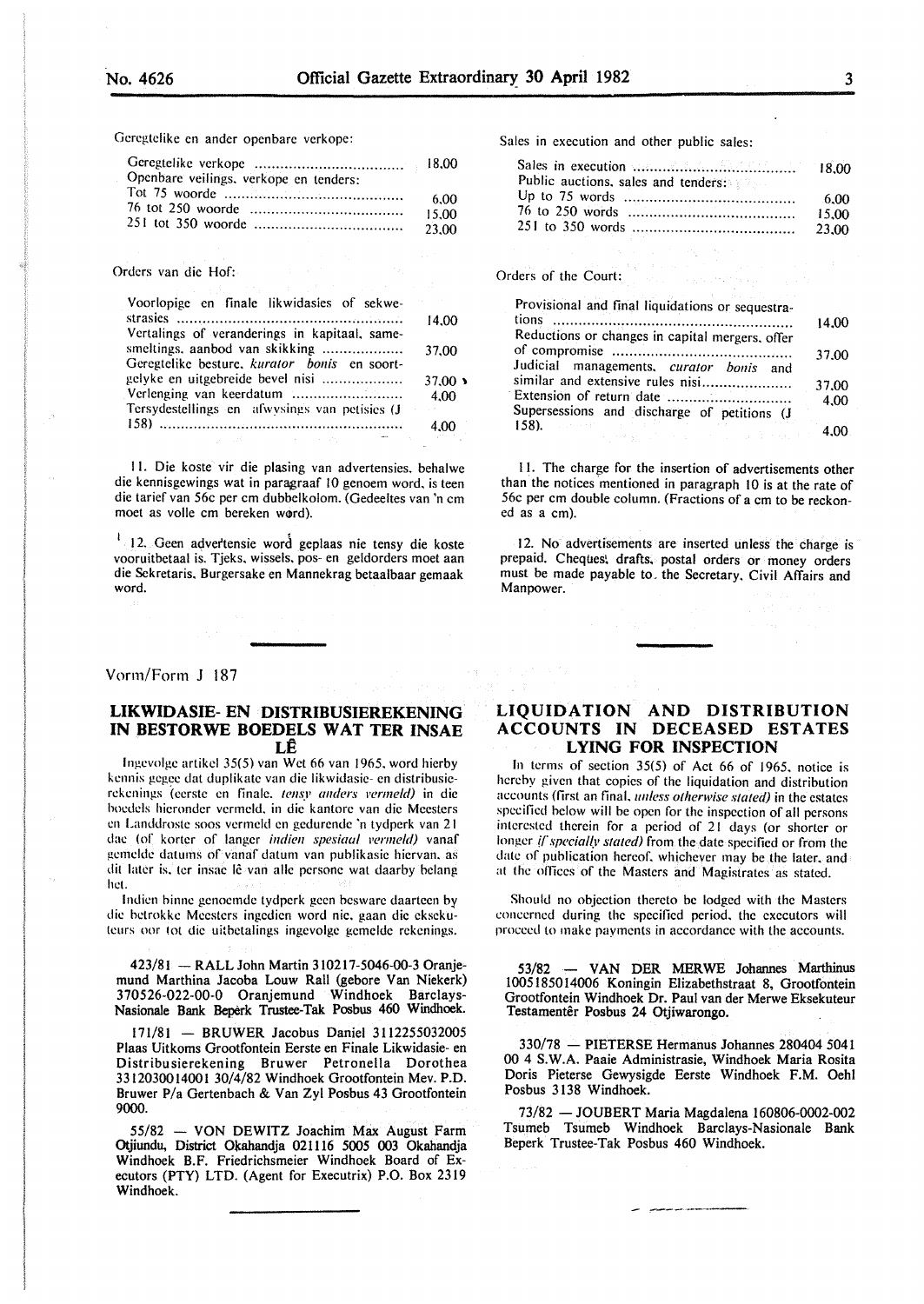Vorm/Fonn **J** 193

#### **KENNISGEWING AAN KREDITEURE IN BESTORWE BOEDELS**

Aile pcrsonc wat vordcringc het teen die boedels hieronder vcrmcld. word hierby versoek om hul vorderinge by die hctrokke cksckutcurs en binnc 'n tydpcrk van 30 dae (of andcrsins soos aangedui) gcrekcn vanaf die datum van publikasic hicrvan in te lewer. Die inligting word verstrek in die volgordc: Bocdclnommer. familienaam en voorname. gcboortcdatum. pcrsoonsnommcr. laastc datum. datum oorlede: nagclatc cggcnoot(note) sc name. familicnaam. gcboortcdatum en pcrsoonsnommcr: naam en adrcs van eksckutcurs of gemagtigdc agent. tydpcrk tocgclaat vir lewering van vorderings *indien anders as 30 dae.* 

124/82 - VISSER Anna Petronella Windhoek 25.11.1933 31125-0100-04-2 Swakopmund 26-1-1982 Gert Johannes Visser 3 April 1935 Barclays-Nasionale Bank Beperk Trustee-Tak Posbus 460, Windhoek.

#### Vorm/Form No. 517

#### **KENNISGEWING AAN KREDITEURE IN BESTORWE BOEDELS**

Aile pcrsone wat vordcringc hct teen die boedcls in die hvlae vcrmcld. word versock om sodanigc vorderings binne ·n tvdpcrk van 30 dac (of andcrsins soos aangcdui) vanaf die datum van publikasic hicrvan by die hctrokkc cksckutcurs in te lewer.  $\mathbb{E} \left[ \mathbb{E}_{\mathcal{L}_{\text{c}} \text{sym}} \mathbb{E}_{\mathcal{L}_{\text{c}} \text{sym}} \mathbb{E}_{\text{c}} \right]$ 

()、海豚()身份的小地板等金加能量

Sangki wa

### **NOTICE TO CREDITORS IN DECEASED ESTATES**

All persons having claims against the estates mentioned below arc hereby called upon to lodge their claims with the executors concerned. within 30 days (or otherwise as indicated) calculated from the date of publication hereof. The information is given in the following order: Estate numer. surname and christian names. date of birth. identity number. last address. date of death: surviving spouse's names. surname date of birth and identity number: name and address of executor or authorised agent. period allowed for lodgement of claims if other than 30 days.

69/82 - VAN WYK Christiaan Frederik Liebenberg Windhoek 29-03-1916 160329-5015-00-2 Plaas "Inhoek" Nr 162 Karasburg 22-12-1981 Barclays-Nasionale Bank Beperk Trustee-Tak Posbus 460 Windhoek.

#### . **NOTICE TO CREDITORS IN DECEASED ESTATES**

All persons having claims against the estates specified in the schedule, are called upon to lodge their claims with the executors concerned within a period of 30 days (or otherwise as indicated) from the date of publication hereof.

그리고는 그 부터 거리를 가 봐. 지고 사

Grand Corp.

132/82 - LE GRANGE Hermanus Johannes Petrus 13- 01-1909 090113 5019 00 7 Okahandja 16-03-1982 30 dae Windhoek Suidwes Afrika Standard Bank SWA BPK. Trustee Tak Posbus 2164 Windhoek 9100.

#### Vorm/Form 519

지수는 일을 받고 있었다.

بالمستجر المراعية والأعصام والمحارب

# **LIKWIDASIE EN DISTRIBUSIEREKENING IN BESTORWE BOEDEL WAT TER INSAE LE** .

Ingevolge artikel 35 (5) van Wet 66 van 1965 word hierby kennis gegee dat die likwidasie- en distribusierekening in die Boedcl in die Bylae vermeld in die kantore van die Meester van die Hooggeregshof en Landdros soos vermeld vir 'n t vdperk van 21 dae vanaf die datum van publikasie hiervan (of andersins soos aangedui) ter insae sal le vir aile persone wat daarby belang het.

Indien geen beswarc daarteen by die Meester binne die gemelde tydperk ingedien word nie, sal die eksekuteur tot uitbetaling daarvolgcns oorgaan.

Marwar Andrew 19

#### **LIQUIDATION AND DISTRIBUTION ACCOUNT IN DECEASED ESTATE LYING FOR INSPECTION**

In terms of section 35 (5) of Act 66 of 1965 notice is hereby given that the liquidation and distribution account in the Estate specified in the Schedule will be open for in the inspection of all persons interested therin for a period of 21 days from the date of publication hereof (or otherwise as indicated) at the offices of the Master of the Supreme Court and Magistrate. as stated.

Should no objection thereto be lodged with the Master during the specified period; the Executor will proceed to make payment in accordance therewith.

494/81 ~ STEYNBERG Johan George 121116-5032- 00-6 Koes SW A Eerste Likwidasie- en Distribusie Rekening 30 April'l982 Windhoek· Keetmanshoop Standard Bank SWA BPK. Trustee Tak Posbus 2164 Windhoek 9100,

 $\langle \cdot, \cdot \rangle_{\mathcal{L}(\mathcal{L}(\mathcal{L}(\mathcal{L}(\mathcal{L}(\mathcal{L}(\mathcal{L}(\mathcal{L}(\mathcal{L}(\mathcal{L}(\mathcal{L}(\mathcal{L}(\mathcal{L}(\mathcal{L}(\mathcal{L}(\mathcal{L}(\mathcal{L}(\mathcal{L}(\mathcal{L}(\mathcal{L}(\mathcal{L}(\mathcal{L}(\mathcal{L}(\mathcal{L}(\mathcal{L}(\mathcal{L}(\mathcal{L}(\mathcal{L}(\mathcal{L}(\mathcal{L}(\mathcal{L}(\mathcal{L}(\mathcal{L}(\mathcal{L}(\mathcal{L}$ 

Ñ.

 $\sim 10^{-1}$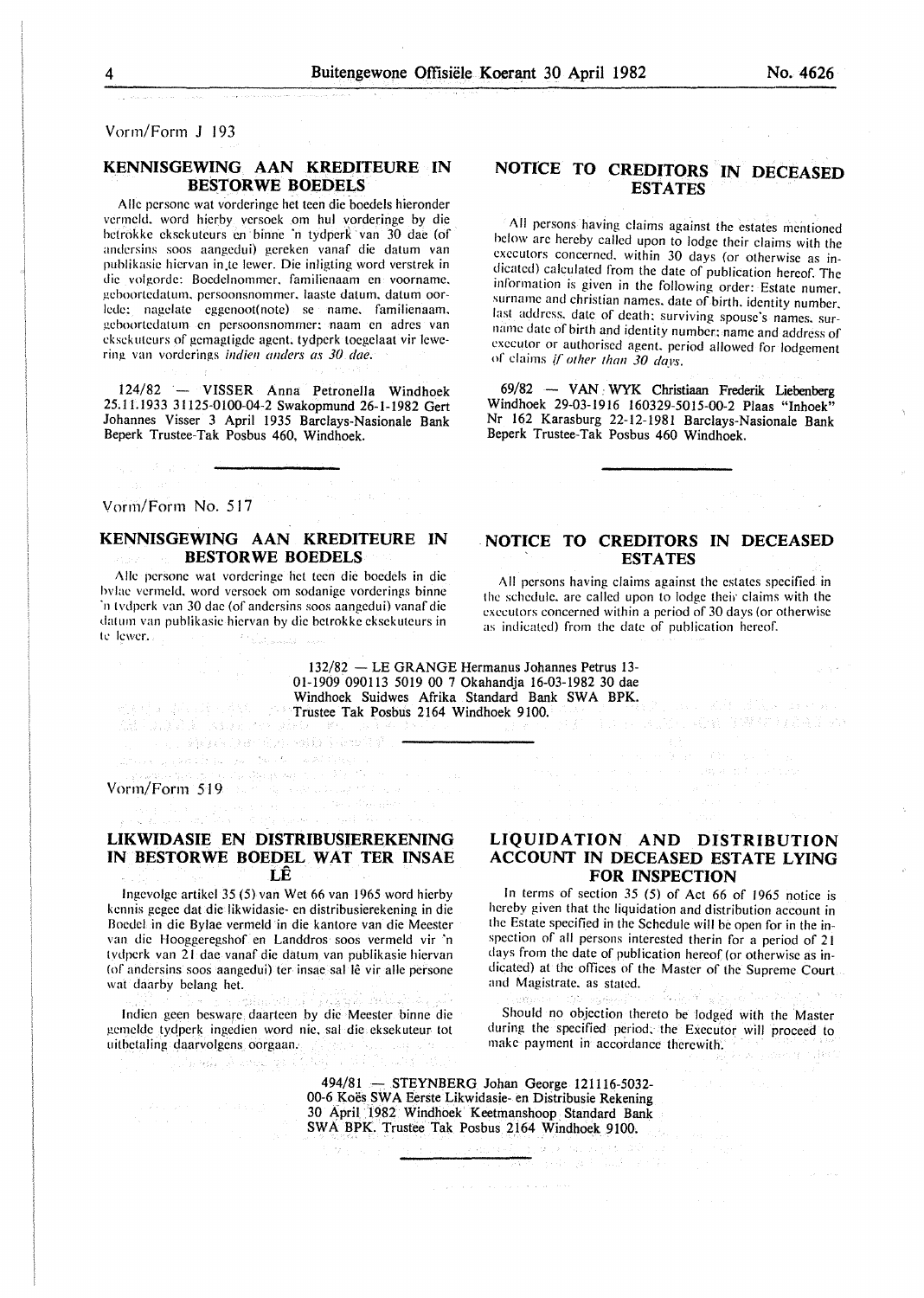Vorm/Form 297

#### KENNIS VIR VERKIESING VAN EKSEKUTEURS EN/OF VOOGDE

#### VERKIESING VAN EKSEKUTEURS EN VOOGDE

Aangesien die Boedels van die Persone vermeld in onderstaande Bylae nie verteenwoordig is nie. word hierby deur Meesters van die Hooggeregshowe van Suid-Afrika aan belanghebbendes kennis gegee. dat byeenkomste ten opsigte van die verskillende Boedels op die datums. lye en plekke vermeld, gehou sal word met die doel om 'n Persoon of Personc tc kics vir goedkeuring deur die onderskeic Meesters as )!cskik en bekwaam om deur hulle aangestcl te word as Eksckutcurs of Voogdc. na gelang van omstandighede.

In 'n stad waarin 'n Kantoor van 'n Meester is. word die byccnkoms voor die Meester gchou en in ander plekke voor die Landdros.

L.W. - Items aan die linkerkant met 'n \* gemerk, dui aan die vcrkicsing van 'n Voog; andersins word 'n Eksekuteur gckics.

#### NOTICE FOR ELECTION OF EXECUTORS AND/OR TUTORS.

#### ELECTION OF EXECUTORS AND TUTORS

The Estates of the Persons mentioned in the subjoined Schedule being unrepresented. interested. interested parties arc hereby given notice by Masters of the Supereme Courts of South Africa. that meetings will be held in the several Estates at the dates. times and places specified. for the purpose of selecting some Person or Persons. for approval by the respective Masters. as tit and proper to be appointed by them as Executors or Tutors. as the case may be.

Meetings in 'n town in which there is a Master's Office, will he held before the Master: elsewhere they will be held before the Magistrate.

N.B.  $-$  Items indicated by a  $*$  on the left hand side, denote the election of a Tutor: otherwise an Executor is to be elected.

135/82 - TIETZ Wilhelm Friedrich August Otto Pensioenaris 05/02/1982 30/04/82 IOvm Meester Windhoek.

#### Vorm/Form 1

#### AANSTELLING VAN KURATORS EN LIKWIDATEURS EN BEWYS VAN VORDERINGS IN GESEKWESTREERDE BOEDELS OF MAATSKAPPYE IN LIKWIDASIE

Ingevolge artikels 40(3), 56(3) en 77 van die Insolvensiewet, 1936, artikels 129, 179 en 182 van die Maatskappywet, 1926 en artikels 339, 366, 375(5) (b) en 402 van die Maatskappywet, 1973, word hieby kennis gegee dat die persone hieronder vermeld as kurators of likwidateurs aangestel is, na gelang van die geval, en dat persone wat enigiets aan die boedels of maatskappye verskuldig is die skulde, tensy anders vermeld, onmiddellik by genoemde kurators of likwidateurs moet betaal. Byeenkomste van skuldeisers of kontribuante van genoemde boedels of maatskappye sal gehou word op die datums, ure en plekke hieronder vermeld vir die bewys van vorderings teen die boedels of maatskappye, vir die ontvangs van die verslae van die kurators of likwidateurs oor die sake en toestand van die boedels of maatskappye en om opdragte aan die kurators of likwidateurs uit te reik betreffende die verkoop of opvordering van gedeeltes van die boedels of bates van die maatskappye of betreffende aangeleenthede rakende die beheer daarvan.

Die besonderhede word verstrek in die volgorde: Nommer van boedel/maatskappy; naam en adres van kurator of likwidateur, en datum, uur en plek van byeenkoms en tydperk waarin skuld betaal moet word, indien dit nie onmiddellik mmoet geskied nie.

的复数 计分子

#### APPOINTMENT OF TRUSTEES AND LIQUIDATORS AND PROOF OF CLAIMS IN SEQUESTRATED ESTATES OR COMPANIES BEING WOUND UP

乳のエーション クリーン としゃ ちきいきょう マーケーション 手握する

Pursuant to sections 40(3), 56(3) and 77 of the Insolvency Act, 1936, sections 129, 179 and 182 of the Companies Act, 1973, notice is hereby given that the persons mentioned below have been appointed trustees or liquidators, as the case may be and the persons indebted to the estates or companies are required to pay their debts to them forthwith unless otherwise indicated.

Meetings of creditors or contributories of the said estates or companies will be held on the dates and at the. times and places mentioned below, for proof of claims against the states or companies will be held on the dates and at the tomes and places mentioned below, for proof of claims against the estates or companies, for the purpose of receiving the trustees' of liquidators' reports as to the affairs and conditions of the estates or companies and for giving the trustees or liquidators directions concerning the sale or recovery of any parts of the estates or assets of the companies or concerning any matter relating to the administration thereof.

The particulars are given in the following order: Number of estate/company; name and description of estate/company; name and address of trustee or liquidator and date, hour and place of meeting and period within which debt must be paid, if this is not to be done forthwith.

 $W25/81 - INSOLVENT ESTATE F R COETZEE t/a$ Omaruru Transport Dr 0 F C Herrigel of Security Trust S.W.A. (PTY) LTD P 0 Box *3599* Windhoek 9000 Wednesday 12th May 1982 at 10.00 a.m. at the offices of the Master of the Supreme Court, Windhoek Security Trust SWA (PTY) Ltd P 0 Box *3599* Windhoek 9000.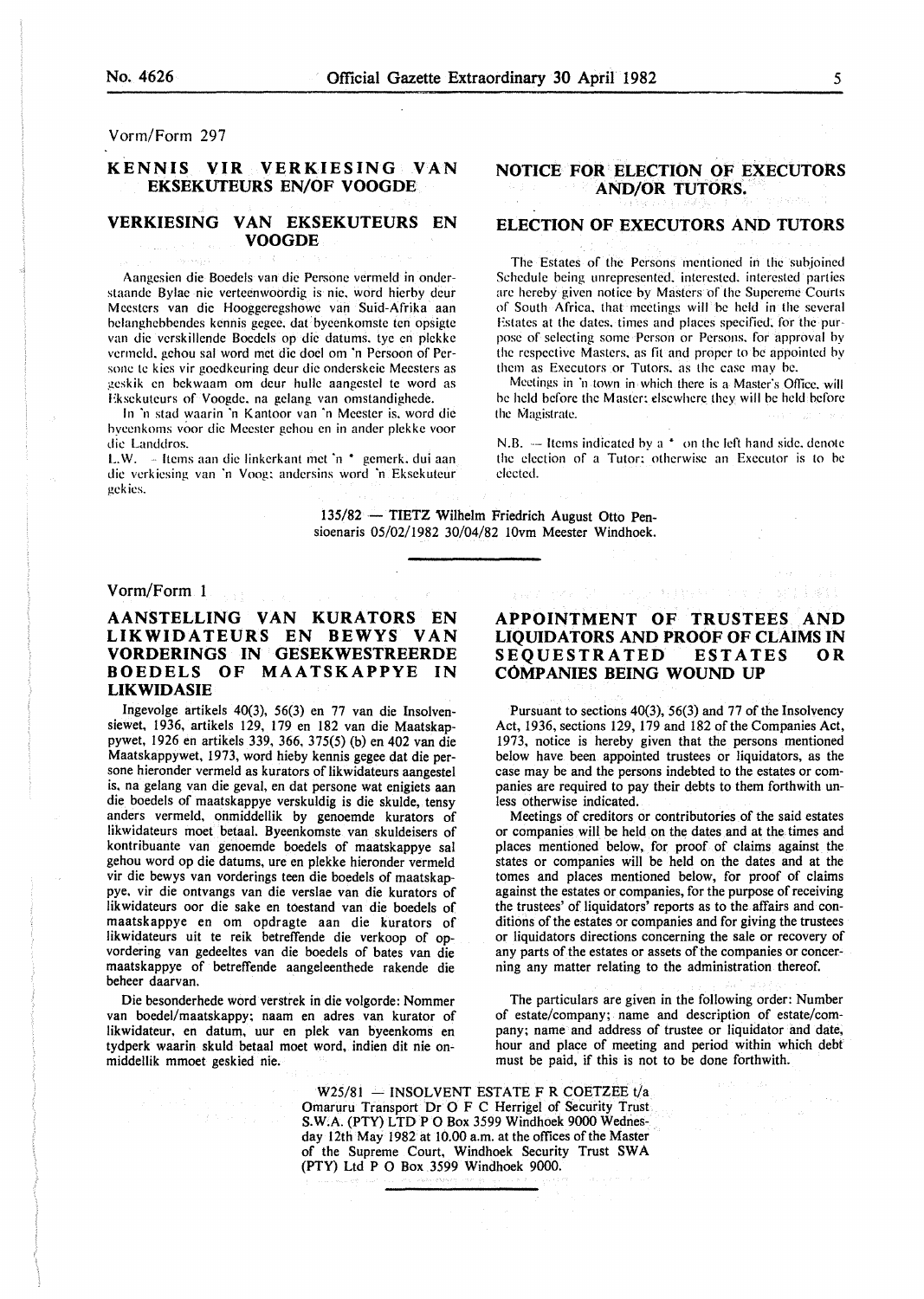#### Vorm/Form 2

#### BYEENKOMS VAN SKULDEISERS IN GESEKWESTREERDE BOEDELS OF MAAT-SKAPPYE IN LIKWIDASIE

lngevolge artikels 41 en 42 van die Insolvensiewet, 1936, artikels 179 en 182 van die Maatskappywet. 1926, en artikels 339 en 336 van die Maatskappywet, 1973, word bierby kennis gegee dat 'n byeenkoms van skuldeisers in die gesekwestreerde boedels of maatskappye in likwidasie hieronder vermeld, gehou sal word met aanduiding van die nommer van boedel/maatskappy; die naam en beskrywing van boedel/maatskappy; die datum, uur en plek van byeenkoms en die doe! van byeenkoms.

In 'n plek waarin 'n kantoor van 'n Meester is, word die byeenkoms voor die Meester gehou en in ander plekke voor die Landdros.

#### MEETING OF CREDITORS<br>SEOUESTRATED ESTATES **SEQUESTRATED** COMPANIES BEING WOUND UP IN OR

Pursuant to sections 41 and 42 of the Insolvency Act, 1936, sections 179 and 182 of the Companies Act, 1926, and sections 339 and 366 of the Companies Act, 1973, notice is hereby given that a meeting of creditors will be held in the sequestrated estate or companies being wound op mentioned below, indicating the number of estate/company; the name and description of estate/company; the date, hour and place of meeting and the purpose of meeting.

Meetings in 'n place in which there is ' Master's Office, will be held before the Master; elsewhere they will be held before the Magistrate.

 $W18/81 - INSOLVENT ESTATE JOHN A$ JORDAAN t/a Jordaan's Refrigeration Wednesday 12th May 1982 at 10 a.m. before the Master of the Supreme Court, Windhoek I) Proof of Claims 2) Interrogation Security Trust SWA (Pty) Ltd P 0 Box 3599 Windhoek 9000.

#### Vorm/Form 5

#### UITKEER VAN DIVIDENDE EN INSAME-UNG VAN KONTRIBUSIES IN GESEKWES-TREERDE BOEDELS OF MAATSKAPPYE IN **LIKWIDASIE**

Nadcmaal die likwidasierekeninge en distribusie- of kontribusic-rckenings in die gesekwestreerde boedels of maatskappyc in likwidasie. na gelang van die geval. hicronder vcrmeld op die datums daarin vermeld. bekragtig is. word hicrby ingevolge artikel 113 (I) van die lnsolvensiewct. 1936. artikcl 139 (2) van die Maatskappyewet. 1926. en artikcl 409(2) van die Maatskappyewet. 1973 kennis gegee dat uitbctaling van dividende of insameling van kontribusies aan die gang is in gcnoemdc boedels of maatskappye soos hicrondcr uitccngesit en dat elke kontribusiepligtige skudciscr die bcdrag dcur hom verskuldig by die adres hieronder gcnocm aan die kurator of likwidateur moet betaal.

#### PAYMENT OF DIVIDENTS AND COLLECTION OF CONTRIBUTIONS IN<br>SEQUESTRATED ESTATES OR SEQUESTRATED COMPANIES BEING WOUND UP

The liquidation accounts and plans of distribution or contribution in the sequestrated estates of companies being wound up. as the case may be. mentioned below having been conlirmcd on the date therein mentioned. notice is hereby given. pursuant to section 113 (I) of the Insolvency Act. 19 36. section 139 (2) of the Companies Act. 1926. and section 409(2) of the Companies Act. 1973. that dividends are in the course of payment or contributions are in the course of collection in the said estates or companies as set forth below and that every creditor liable to contribution is required to pay to the trustee or liquidator the amount for which he is liable at the address mentioned below.

W12/81 - OKAKANGO EIENDOMME (EDMS) BEPERK 19/2/82 Dividende word uitgekeer F.M. Oehl p/a F.M. Oehl Trust Posbus 3138 Windhoek 9000.

#### Vorm VD/LD

#### AKTES: VERLORE DOKUMENTE

Kennis word hiermee gegee ingevolge die Registrasie van Notice is hereby given in terms of the Deeds Registry Act, Aktes Wet nr 47 van 1937, dat die volgende applikante No. 47 of 1937, that the following applicants intend apply-<br>voornemens is om aansoek te doen vir die kansellasie van die ing for a certified copy of the document(s) nam inskrywing van die genoemde dokument en dat aile persone all persons having objection to the issue of such copy are wat teen die kansellasie van sodanige inskrywing beswaar maak hiermee versoek word om dit skriftelik in te dien by maak hiermee versoek word om dit skriftelik in te dien by Registrar of Deeds at the place mentioned within three die Registrateur van Aktes te Windhoek, binne vyf weke na weeks (and within five weeks in the case of S.W.A.) die laaste publikasie van die kennisgewing. last publication of the notice.

ing for a certified copy of the document(s) named and that weeks (and within five weeks in the case of S.W.A.) from the

SOUTH WEST AFRICA Deed of Hypothecation No 82034/1972 dated 23rd November 1972 Wietz Meyer Izak Jacobus Petrus Meyer R20 000,00 Certain: Portion l of the Farm KHOAEIB NR 301 Registration Division "R" Measuring: 6001,0719 (Six Nil Nil One Comma Nil Seven One Nine) Hectares Fisher Quarmby & Pfeifer P 0 Box 37 Windhoek 9000.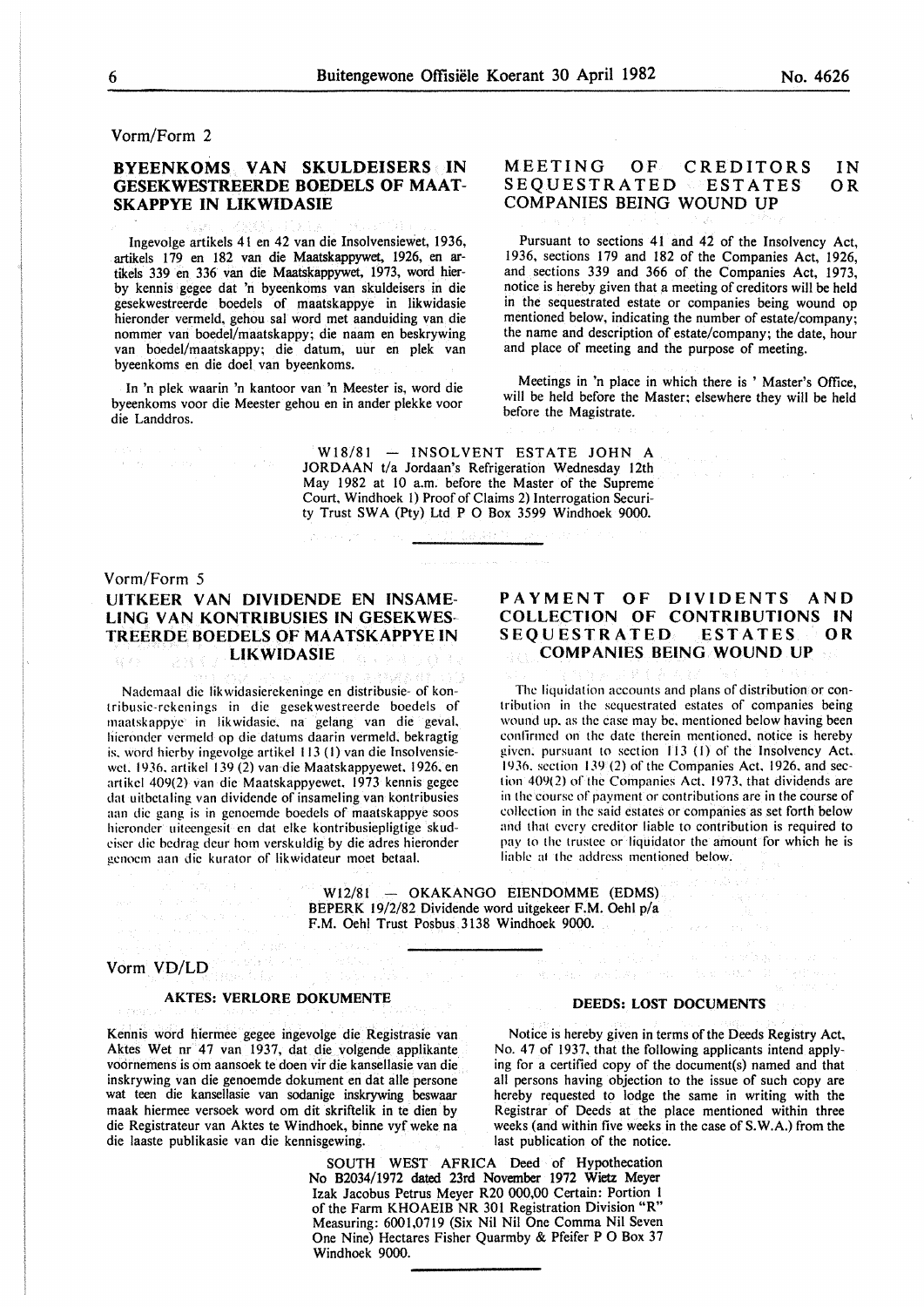VERLORE AKTE VAN TRANSPORT

Hierby word kennis gegee dat

FLOORS JOHANNES SNYDERS (Gebore op 16 Januarie 1937)

voornemens is om aansoek te doen om 'n gesertifiseerde afskrif van Akte van Transport Nr. T822/77 gedateer 7 Junie 1979 geregistreer in sy naam ten aansien van die eiendom bekend as:

SEKERE: Erf Nr. 26, Nossobville Dorp

GELEE: In die Munisipaliteit van Gobabis Registrasieafdeling "L"

GROOT: 625 (Seshonderd vyf-en-twintig) Vierkante meter

Aile persone wat teen die uitreiking van sodanige afskrif beswaar maak, word hierby versoek om dit skriftelik in te dien by die Registrateur van Aktes te Windhoek binne vyf weke na die laaste publikasie van hierdie kennisgewing.

Gedateer te WINDHOEK op hede die 21ste dag van APRIL 1982.

> C. Du Preez Prokureur vir Aanvraer *PI* a Lorentz & Bone Standard Bank Gebou Kaiserstraat Posbus 85 WINDHOEK **WINDHOEK** 9000

#### VERLORE VERBANDAKTE

HIERMEE WORD KENNIS gegee dat ons voornemens is om aansoek te doen vir 'n gesertifiseerde afskrif van Verbandakte Nr. 1065/1981 gedateer 16 Junie 1981 gepasseer deur DRADO MONTY LOURENS LE ROUX (gebore 18 Mei 1948) vir die bedrag van R51 000-00 (EEN-EN-VYFTIGDUISEND RAND) en addisionele bedrag van R 7 600-00 (SEWEDUISEND SESHONDERD RAND) synde regskostes ten gunste van SUIDWES-AFRIKAANSE BOUVERENIGING ten opsigte van

SEKERE: Erf Nr. 2410 KLEIN WINDHOEK DORP (Uitbreiding Nr. 3) a Bren

GELEE: in die Munisipaliteit van WINDHOEK Reg. Afd. "K"

GROOT: 1 215 (EENDUISEND TWEEHONDERD-EN-VYFTIEN) Vierkantmeters

ALLE persone Wat teen die uitreiking van sodanige afskrif beswaar maak. word hiermee versoek om dit skriftelik in te dien by die Registrateur van Aktes te Windhoek binne vyf weke na die laaste publikasie van hierdie kennisgewing.

Gedateer te Windhoek hierdie 8ste dag van April 1982.

LORENTZ & BONE PROKUREURS VIR APPLIKANT STANDARD BANK-GEBOU KAISERSTRAAT WINDHOEK

VERLORE AKTE VAN VERBANO

 $\mathcal{L}^{\mathcal{L}}$ 

Hierby word kennis gegee dat

FLOORS JOHANNES SNYDERS (Gebore op 16 Januarie 1937)

voornemens is om aansoek te doen om 'n gesertifiseerde afskrif van Akte van Verband Nr. B624/78 gedateer 20 Junie 1978 gepasseer deur

> FLOORS JOHANNES SNYDERS (Gebore op 16 Januarie 1937)

vir die bedrag van R6 000-00

ten gunste van

#### STANDARD BANK SWA BEPERK

waarby spesiaal as 'n EERSTE VERBANO verbind is

SEKERE: Erf Nr. 26, Nossobville Dorp

GELEE: In die Munisipaliteit van Gobabis Registrasieafdeling "L"

GROOT: 625 (Seshonderd vyf-en-twintig) Vierkante meter

Aile persone wat teen die uitreiking van sodanige afskrif beswaar maak, word. hierby versoek om dit skriftelik in te dien by die Registrateur van Aktes te Windhoek binne vyf weke na die laaste publikasie van hierdie kennisgewing.

Gedateer te WINDHOEK op hede die 21ste dag van APRIL 1982.

C. Du Preez Prokureur vir Aanvraer P/a Lorentz & Bone Standard Bank Gebou Kaiserstraat Posbus 85 WINDHOEK 9000 医染料的

#### KENNISGEWING

Neem asseblief kennis dat by die volgende gewone sitting van die Handelslisensiehof te Otjiwarongo, aansoek gedoen sal word vir die oordrag van die Motorgarage en Algemene Handelaarslisensies gehou deur MANFRED KARL-HEINZ LOCKELT en WILHELM PSOTKA handeldrywend as MAGNETO DIESEL NORTH (PTY) LIMITED te erwe Nrs. 17 en 18 Otjiwarongo na FRITZ JURGEN RADECK wie op dieselfde persele en onder die naam MAGNETO DIESEL NORTH vir sy eie rekening besigheid sal doen.

DATEER EN GETEKEN TE OTJIWARONGO op hierdie 13de dag van APRIL 1982.

> A. DAVIDS & KIE Prokureurs vir Applikant Posbus 11 OTJIW ARONGO